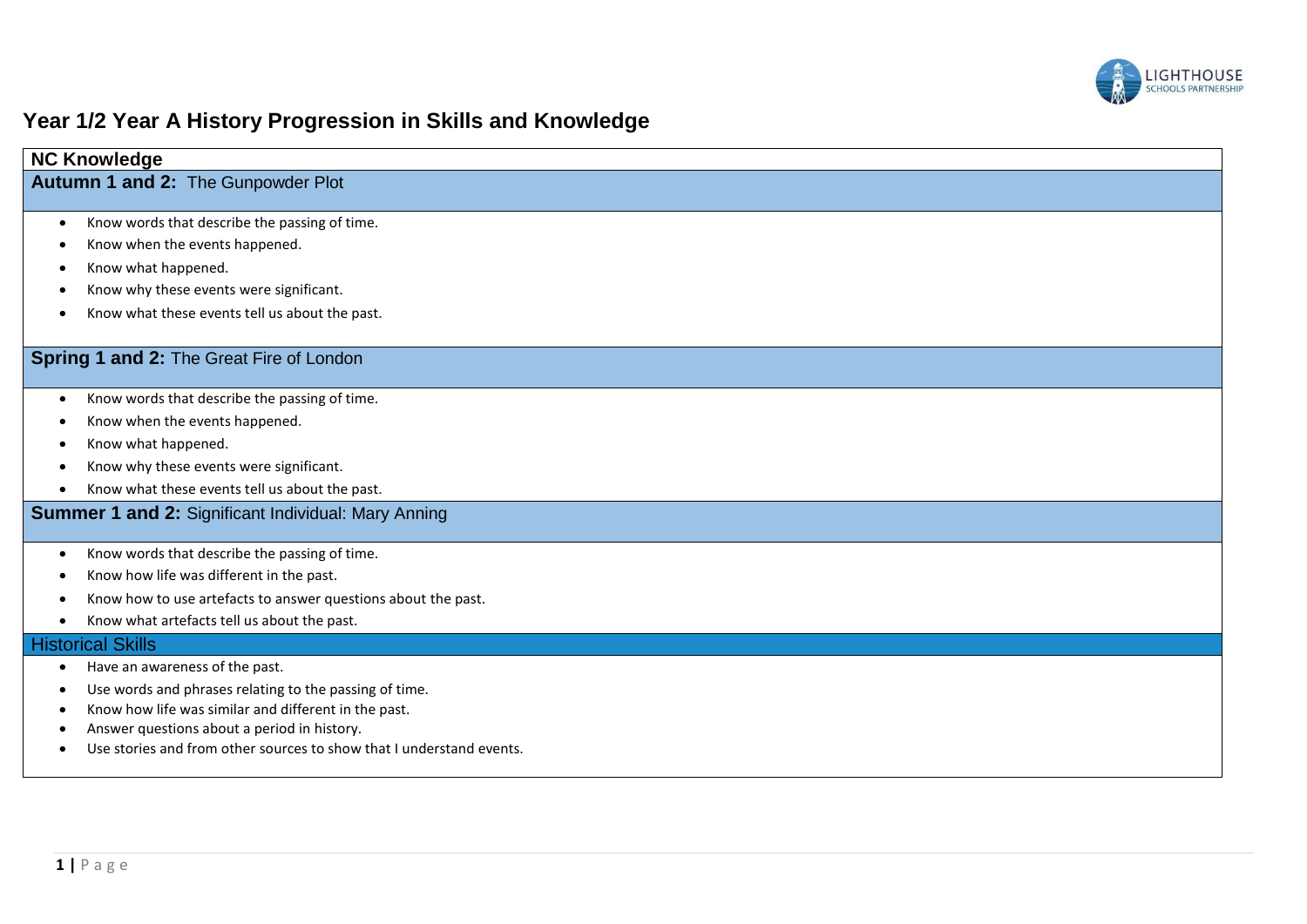

# **Year 1/2 Year B History Progression in Skills and Knowledge**

| <b>NC Knowledge</b>                                                                                       |
|-----------------------------------------------------------------------------------------------------------|
| Autumn 1 and 2: Comparing the lives of two significant individuals; Mary Seacole and Florence Nightingale |
| Know words that describe the passing of time.                                                             |
| Know when the events happened.                                                                            |
| Know what happened.                                                                                       |
| Know why these events were significant.                                                                   |
| Know what these events tell us about the past.                                                            |
| Spring 1 and 2: How has the high street changed since the 1950s?                                          |
| Know words that describe the passing of time.<br>$\bullet$                                                |
| Know how life was different in the past.                                                                  |
| Know how to use artefacts to answer questions about the past.                                             |
| Know what artefacts tell us about the past.<br>$\bullet$                                                  |
| Summer 1 and 2: Significant Individual: Brunel                                                            |
| Know words that describe the passing of time.                                                             |
| Know how life was different in the past.                                                                  |
| Know how to use artefacts to answer questions about the past.                                             |
| Know what artefacts tell us about the past.                                                               |
| <b>Historical Skills</b>                                                                                  |
| Use every day historical terms.                                                                           |
| Put people and events in order and on a timeline line.                                                    |
| Make my own questions and answer them.                                                                    |
| Know how life was similar and different in different periods in history in the past.                      |
| Select parts of stories and from other sources to show that I understand key features of events.          |
| Understand some of the ways in which we find out about the past.                                          |
| I can identify different ways in which the past is represented.                                           |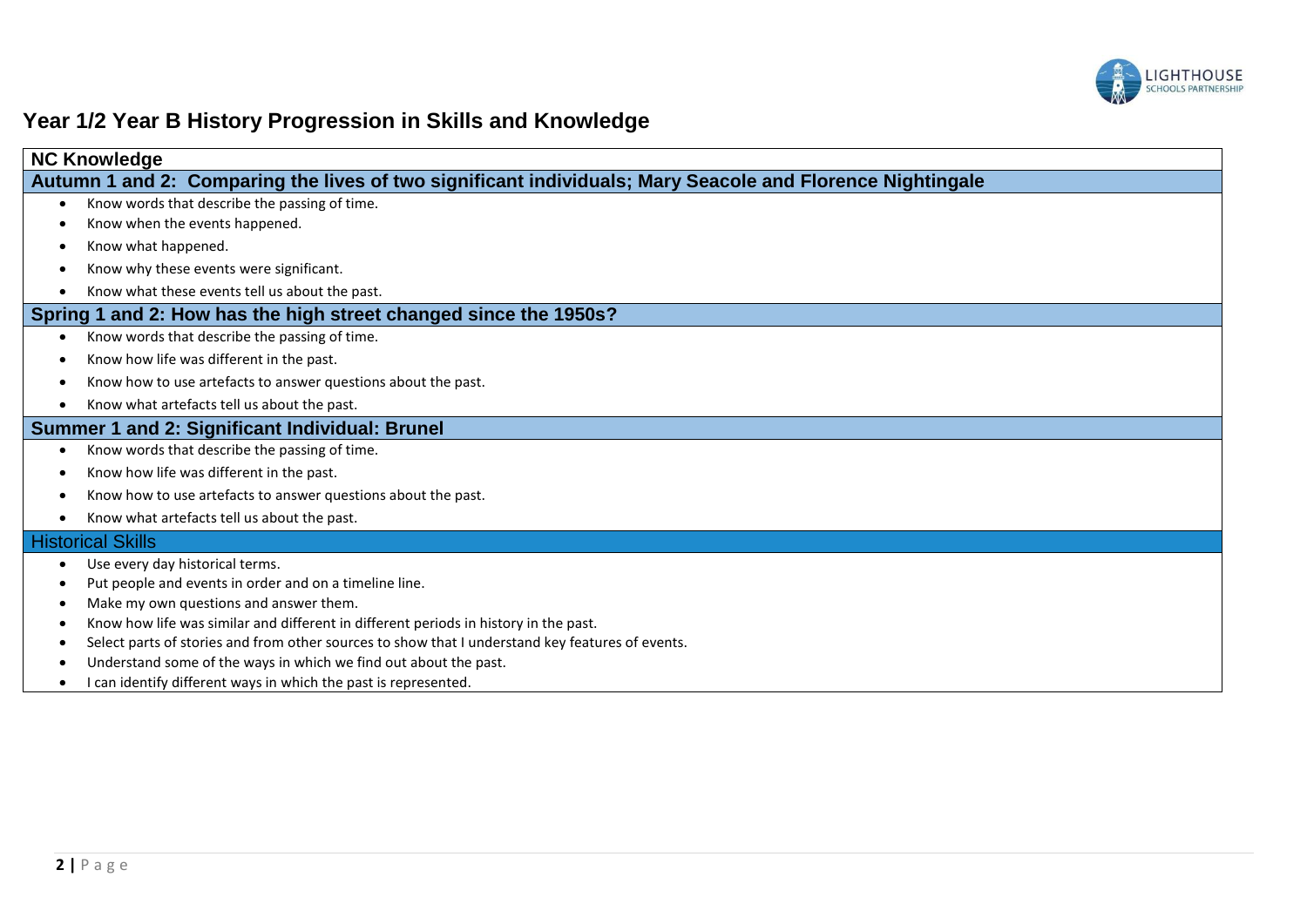

### **Year 3/4 Year A History Progression in Skills and Knowledge**

### **NC Knowledge**

### **Autumn 1 and 2: Stone Age**

- Know and understand the history of the British Isles
- Have a coherent, chronological narrative of Britain in pre-Roman times.
- Have knowledge of late Neolithic hunter-gatherers and early farmers.
- Understand Bronze Age religion, technology and travel, for example, Stonehenge.
- Have a knowledge of Iron Age hill forts: tribal kingdoms, farming, art and culture.

#### **Spring 1 and 2: Ancient Egypt**

- Have an overview of where and when the first civilizations appeared.
- Have an understanding of Ancient Egypt society and religion.
- Know how and why the Ancient Egyptians are remembered.

### **Summer 1 and 2: Ancient Greece**

- Know how Ancient Greece society was organised.
- Be able to describe what ancient Greeks believed.
- Be able to explain if and why Alexander was great.
- Know how our lives today have been influenced by the Greeks.

#### **Historical Skills**

- Understand that the past is divided into differently named periods of time.
- Use some dates to explain British history and place on a timeline using appropriate dates.
- Put artefacts or information in chronological order.
- Explain a range of similarities and differences between different times in the past.
- Explain how the past can be represented or interpreted in different ways.
- Answer and sometimes devise my own historically valid questions.
- Use one or more source of information to me answer them.
- Think critically, weigh evidence, sift arguments, and develop perspective and judgement.
- Present information in a variety of ways using specialist terms.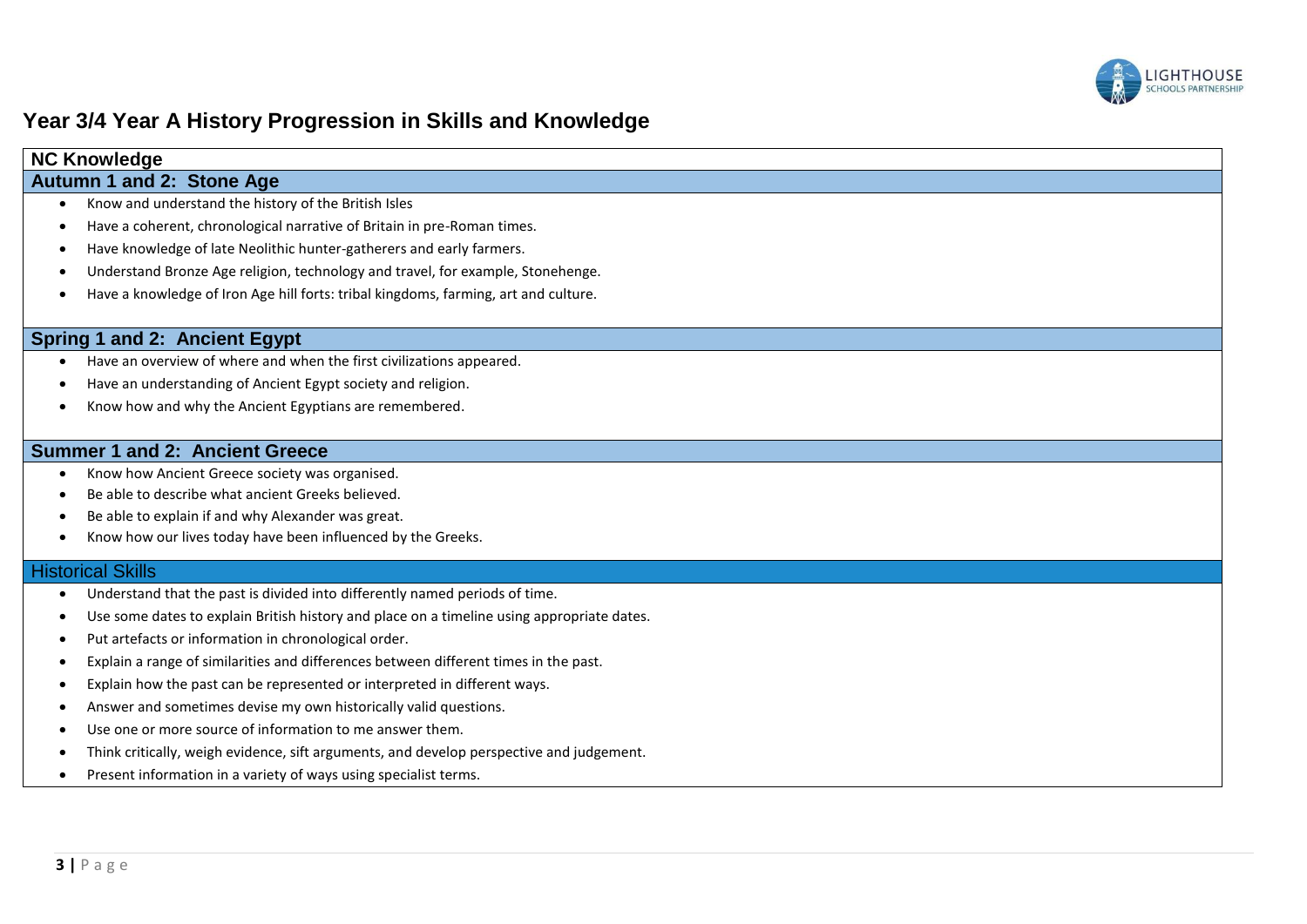

## **Year 3/4 Year B History Progression in Skills and Knowledge**

| <b>NC Knowledge</b>                                                                                      |  |
|----------------------------------------------------------------------------------------------------------|--|
| Autumn 1 and 2: Romans                                                                                   |  |
| Know the extent of the Roman Empire by 42CE.<br>$\bullet$                                                |  |
| Understand the reasons for the power of its army.<br>$\bullet$                                           |  |
| Know about Roman invasions of Britain in 55-54 BCE and 43CE.<br>٠                                        |  |
| Understand what is meant by the 'Romanisation' of Britain.<br>٠                                          |  |
| Know about British resistance: Boudicca's rebellion.                                                     |  |
| Understand what happened when the Romans left Britain.<br>$\bullet$                                      |  |
| Spring 1 and 2: Anglo Saxons and Scots                                                                   |  |
| Know why Vortigern made a deal with the Anglo Saxons and the outcome of this.<br>$\bullet$               |  |
| Explain what life like for the Anglo Saxons.<br>٠                                                        |  |
| Know what the Anglo Saxons believed.<br>$\bullet$                                                        |  |
| Explain what was the heptarchy.<br>$\bullet$                                                             |  |
| Explain how Alfred the Great protected the Anglo Saxons.                                                 |  |
| Summer 1 and 2: Vikings                                                                                  |  |
| Understand what happened when the Romans left Britain.<br>$\bullet$                                      |  |
| Know the subsequent invasions by the Scots, the Anglo-Saxons and the Vikings.<br>$\bullet$               |  |
| Know about the Anglo-Saxon impact on British Life, eg settlements, religion, culture, art, society.<br>٠ |  |
| Know about the Viking raids and the impact on life in Britain                                            |  |
| Understand how resistance to the Vikings shaped Britain until the Norman invasion in 1066.<br>$\bullet$  |  |
| <b>Historical Skills</b>                                                                                 |  |
| Understand that the past is divided into differently named periods of time.<br>$\bullet$                 |  |
| Use some dates to explain British history and place on a timeline using appropriate dates.<br>$\bullet$  |  |

- Explain a range of similarities and differences between different times in the past.
- Explain how the past can be represented or interpreted in different ways.
- Answer and sometimes devise my own historically valid questions.
- Think critically, weigh evidence, sift arguments, and develop perspective and judgement.
- Present information in different ways using specialist terms.
- Write a paragraph to describe some of the main events, people and changes in the history of Britain.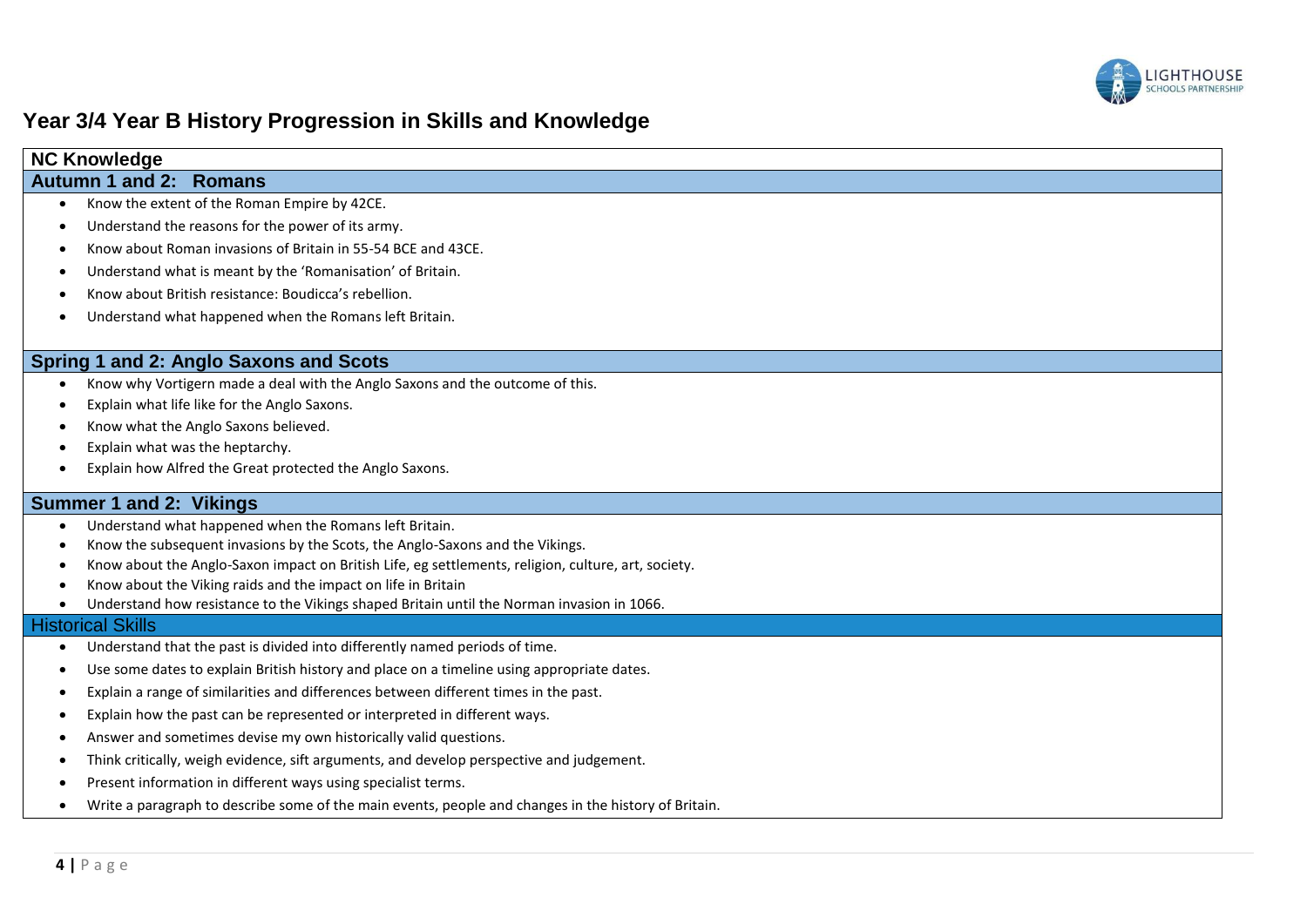

### **Year 5/6 Year A History Progression in Skills and Knowledge**

| <b>NC KNOWIEDUC</b>                                                              |
|----------------------------------------------------------------------------------|
| <b>Autumn 1 and 2: Benin Empire</b>                                              |
| Know how the Benin Kingdom began.                                                |
| Explain what was life like for the Edo people in the Benin Kingdom.              |
| Know how were trade links established by the people and the goods people traded. |
| Know what led to the Civil war in the 1700s.                                     |
| Know what was the Transatlantic Slave Trade.                                     |
| Explain why the British colonised Benin and what impact this had.                |
| Spring 1 and 2: Medieval Monarchs and Tudors                                     |
| Justify who, in 1066, was the rightful heir to the throne.                       |
| Describe what happened at the Battle of Hastings.                                |
| Explain who was responsible for the death of Thomas Becket.                      |

- Justify and explain who was the worse King: Richard or John?
- Explain the reasons why Henry VIII initiated the Reformation.
- Evaluate and explain: was Elizabeth I 'weak and feeble'?

#### **Summer 1 and 2: Industrial Revolution and Victorians**

- $\bullet$  Identify the key features of Victorian society.
- Explain, during the Industrial Revolution, what living and working conditions were like.
- Know what inventions revolutionised the lives of British people.
- Evaluate the impact Brunel had on the Victorian Era.
- Explain how Queen Victoria changed life for British people during her reign.

### **Historical Skills**

**NC Knowledge**

- Confidently use maths skills when placing events in chronological order.
- Devise my own historically valid questions.
- Understand the complexity of people's lives in the past.
- Understand how some societies are very different due to changes or challenges at the time.
- Represent the past using a range of historical information from a range of historical sources.